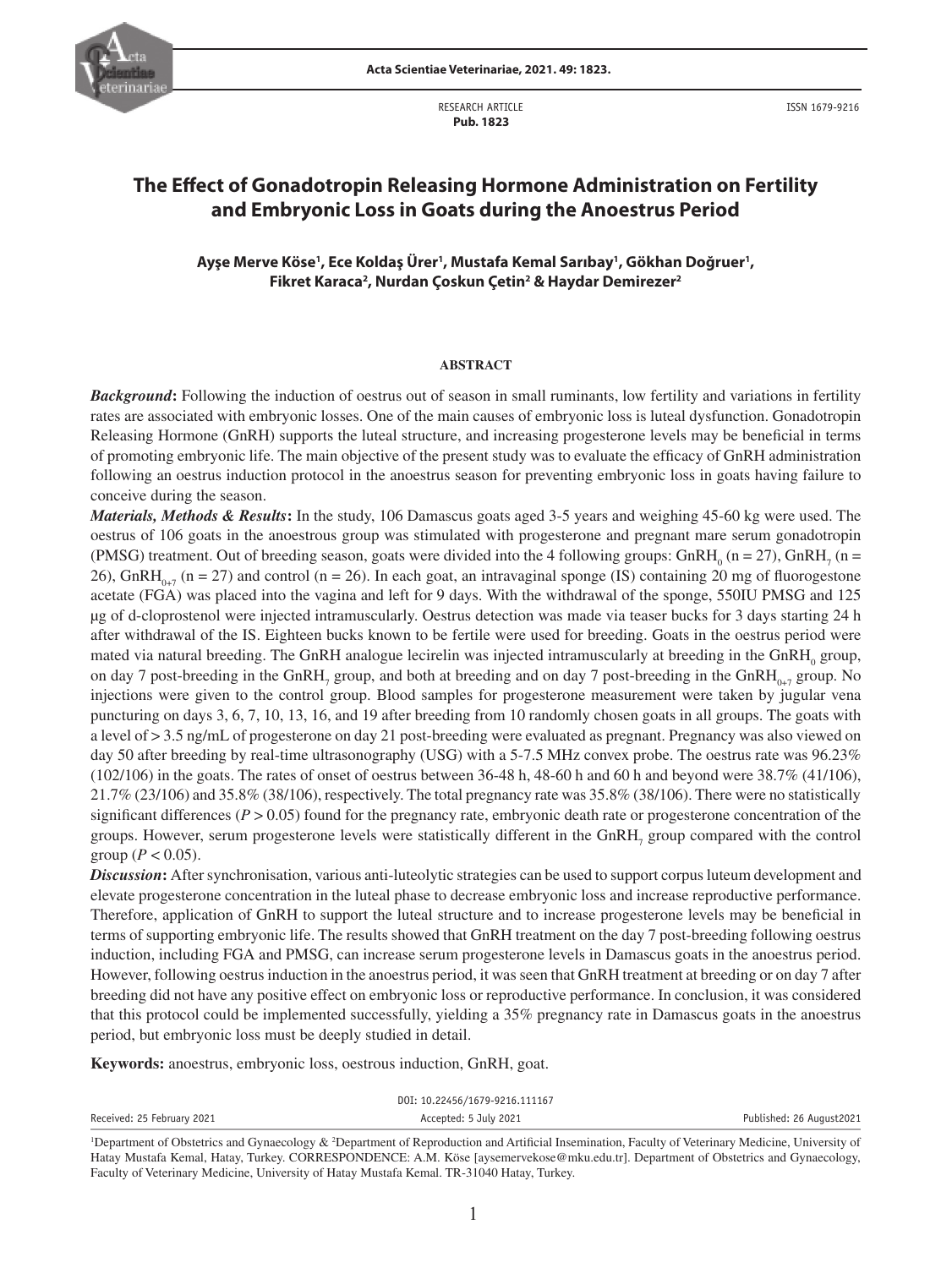## **INTRODUCTION**

From goats that fail to conceive during the breeding season, pregnancy can be achieved with applications performed outside the breeding season [9,15]; for instance, gonadotropin combined with progestogens is widely used for the induction of oestrus [20,32]. It has been reported that the fertility rate in the anoestrus period varies between 33% and 77% after these applications [10]. Following the induction of oestrus outside the breeding season, low fertility and variations in the fertility rate between studies are caused by embryonic loss [10,14]. The main reasons for embryonic loss are luteal function deficiency, embryo-uterine asynchronisation and insufficient embryo development [16].

Different therapeutic strategies have been implemented to reduce embryonic loss and increase fertility performance after synchronisation protocols. Binelli *et al*. [6] classified anti-luteolytic strategies into 6 categories, one of which is to increase the luteal progesterone level. Here, luteotrophic hormones, such as GnRH or human chorionic gonadotropin (hCG), are used in the early luteal phase or the late luteal phase. Administering these hormones in the luteal phase provides accessory corpus luteum formation by acting directly or indirectly in the ovaries, resulting in an increased serum progesterone concentration [8,16]. In many ruminants, the administration of GnRH during mating or prior to maternal recognition is considered to support embryo viability by improving luteal function, inducing the luteinisation of developing follicles, and increasing the blood progesterone level [21,24]. This study aimed to determine the effect of GnRH administration following an oestrus induction protocol on fertility and embryonic loss in goats.

## **MATERIALS AND METHODS**

## *Animals*

This study was carried out on a commercial goat farm (Pan Hayvancılık, Nurdağı/Gaziantep) located at a latitude of 36°90′N and a longitude of 37°15′E. In this study, 106 Damascus goats aged 3-5 years and weighing 45-60 kg were used. All goats had been mated in the preceding breeding season, but they did not become pregnant. The daily milk average of the goats was 1.75 L. The goats were fed by ration with 2,800 kcal/kg ME and 18% crude protein. Water was given *ad libitum*.

## *Oestrus induction and study design*

Out of breeding season, oestrus was stimulated with an intravaginal sponge (IS) containing 20 mg of fluorogestone acetate<sup>1</sup>, PMSG<sup>2</sup> and d-cloprostenol<sup>3</sup>. The IS was placed into the vagina and left for 9 days. With the withdrawal of the IS, 550IU PMSG2 and 125 μg of d-cloprostenol<sup>3</sup> were injected intramuscularly. Oestrus detection was made by teaser bucks for 3 days, starting 24 h of withdrawal of the IS. Eighteen bucks known to be fertile were used for breeding. Goats in oestrus were mated by natural breeding within 1 h. The goats were divided into the 4 following groups:  $GnRH$ <sub>0</sub>  $(n = 27)$ , GnRH<sub>7</sub> (n = 26), GnRH<sub>0+7</sub> (n = 27) and control  $(n = 26)$ . GnRH analogue 25 µg lecirelin<sup>3</sup> was injected intramuscularly at breeding in the GnRH0 group, on day 7 post-breeding in GnRH7 group, and both at breeding and on day 7 post-breeding in  $GnRH_{0+7}$ . No injection was given in the control group.

## *Serum samples and progesterone measurements*

Blood samples for progesterone measurement were taken into anticoagulated tubes<sup>4</sup> by jugular vena puncturing on days 3, 6, 7, 10, 13, 16 and 19 days after breeding from 10 randomly chosen goats in all groups. Blood sampling was also performed for all goats on day 21. Blood samples were centrifuged<sup>5</sup> for 10 min at 2000 *g*. Separated serum samples were kept in a freezer at -20 °C until analysis. Serum progesterone levels were analysed using an electrochemiluminescent method in an autoanalyzer<sup>6</sup>.

## *Pregnancy diagnosis*

Pregnancy diagnosis was carried out both by means of progesterone at 21 days post-breeding and USG 50 days after breeding was performed, as previously described [13]. Goats with a level of > 3.5 ng/mL progesterone on day 21 post-breeding were evaluated as pregnant. In addition, pregnancy was viewed on day 50 after breeding using real-time USG7 with a 5-7.5 MHz convex probe.

#### *Formulae for reproductive parameters*

Oestrus rate: (Goats in oestrus/total number of goats) x 100

Onset of oestrus: Interval between withdrawal of sponge and breeding

Pregnancy rate: (Number of pregnant goats/ total number of goats) x100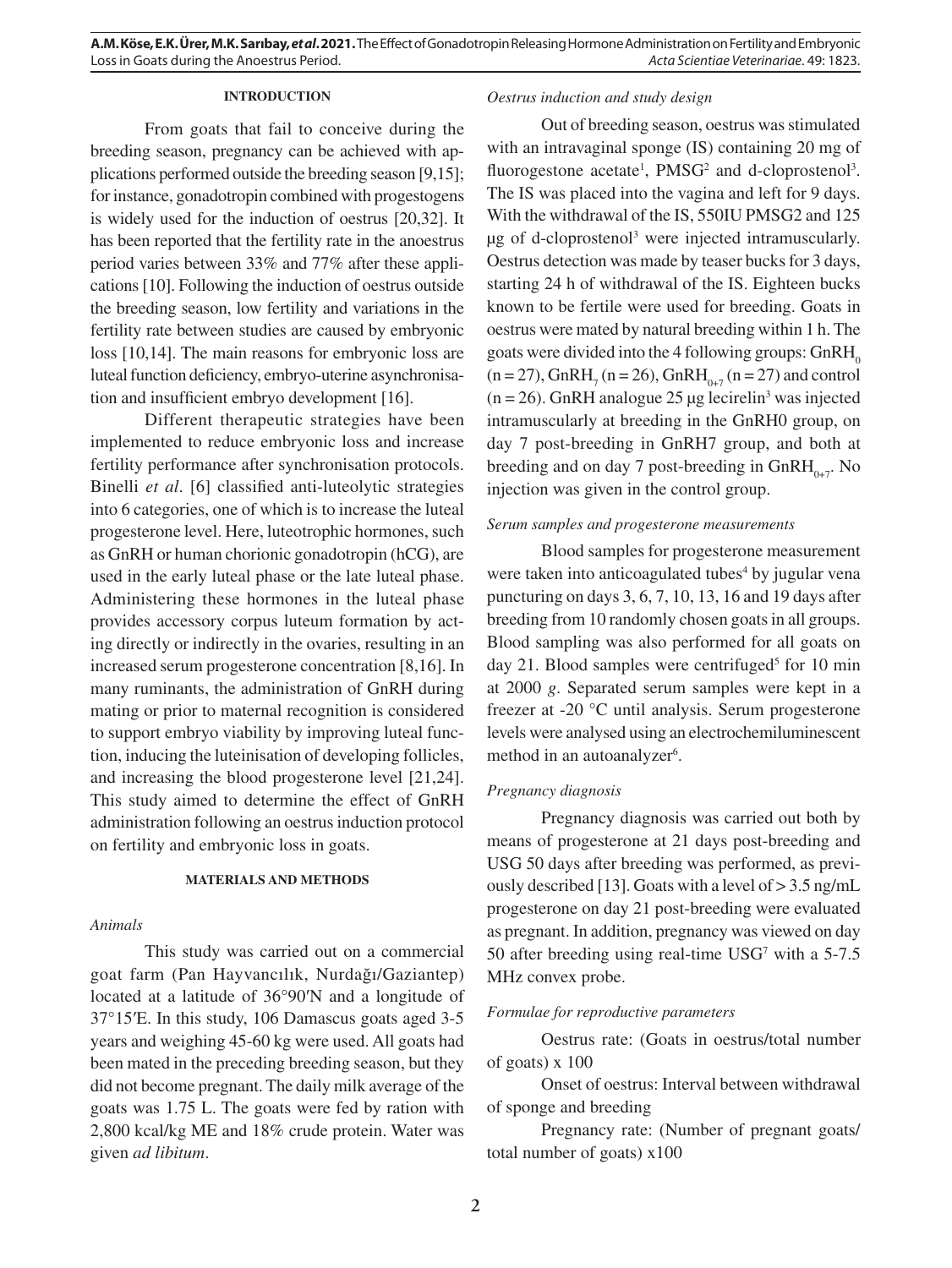Parturition rate: (Number of goats delivering/ total Number of goats) x 100

Multiple birth rate: (Number of goats giving multiple birth/number of goats delivering) x 100

Litter size: (Number of kids born/number of goats delivering) x 100

Embryonic loss rate: (Number of pregnant goats determined by 21-day progesterone level) - (number of pregnant goats determined by positive USG positive at day 50)/number of pregnant goats in group x 100

## *Statistical analysis*

The pregnancy rate, parturition rate, multiple pregnancy rate and litter size were compared with

the Chi-square test using SPSS version 22 software<sup>8</sup>. Progesterone values of different sampling days were also compared using a one-way analysis of variance (ANOVA) test (SPSS22).

## **RESULTS**

The oestrus rate was 96.23% (102/106) in the goats. The rates of onset of oestrus at 36-48 h, 48-60 h and 60 h and beyond were 38.7% (41/106), 21.7% (23/106) and 35.8% (38/106), respectively. The total pregnancy rate was 35.8% (38/106). Fertility parameters of the GnRH0, GnRH7,  $GnRH_{0,7}$  and control groups are given in Table 1. Progesterone values of goats on different days of pregnancy are presented in Table 2.

## **Table 1.** Fertility parameters of  $GnRH_0$ ,  $GnRH_1$ ,  $GnRH_{0+7}$  and Control groups.

| Parameter                   | Groups       |                   |              |              |
|-----------------------------|--------------|-------------------|--------------|--------------|
|                             | GnRH         | GnRH <sub>-</sub> | $GnRH_{0+7}$ | Control      |
| Pregnancy rate* $(\% )$     | 70.4 (19/27) | 88.5 (23/26)      | 70.4 (19/27) | 88.5 (23/26) |
| Pregnancy rate** $(\% )$    | 33.3(9/27)   | 38.5(10/26)       | 25.9(7/27)   | 46.2(12/26)  |
| Embryonic loss rate $(\% )$ | 52.6 (10/19) | 56.5 (13/23)      | 63.1(12/19)  | 47.8 (11/23) |
| Parturition rate $(\% )$    | 77.8 (7/9)   | 100(10/10)        | 100(7/7)     | 83.3 (10/12) |
| Multiple birth rate $(\% )$ | 44.4 (4/9)   | 30(3/10)          | 28.6(2/7)    | 50(6/12)     |
| Litter size $(x/n)$         | 1.57 (11/7)  | 1.5 (15/10)       | 1.28(9/7)    | 1.9(19/10)   |

\*According to 21st day progesteron level; \*\*According to USG examination on 50th day. Differences between groups were not statistically important.  $(P > 0.05)$ .

| Table 2. Progesterone values of goats on different days of pregnancy (ng/mL). |  |  |  |
|-------------------------------------------------------------------------------|--|--|--|
|-------------------------------------------------------------------------------|--|--|--|

| Day of pregnancy | Groups          |                                 |                  |                              |
|------------------|-----------------|---------------------------------|------------------|------------------------------|
|                  | GnRH            | GnRH <sub>-</sub>               | $GnRH_{0+7}$     | Control                      |
| 3                | $6.65 \pm 1.40$ | $4.56 \pm 0.74$ °               | $5.59 \pm 0.95$  | $7.93 \pm 1.97$ <sup>b</sup> |
| 6                | $6.15 \pm 1.21$ | $6.50 \pm 1.31$ <sup>bc</sup>   | $9.57 \pm 0.61$  | $5.97 \pm 1.33^b$            |
| 7                | $6.55 \pm 1.06$ | $10.66 \pm 1.30$ <sup>abc</sup> | $8.11 \pm 2.36$  | $6.67 \pm 1.02^b$            |
| 10               | $5.53 \pm 0.96$ | $8.96 \pm 1.73$ <sup>abc</sup>  | $7.64 \pm 1.64$  | $7.81 \pm 1.53^b$            |
| 13               | $8.05 \pm 2.82$ | $14.01 \pm 3.24^{\circ}$        | $10.71 \pm 1.24$ | $7.40 \pm 1.67^{\circ}$      |
| 16               | $5.70 \pm 1.06$ | $12.85 \pm 3.02$ <sup>ab</sup>  | $8.11 \pm 2.11$  | $5.74 \pm 1.55^{\circ}$      |
| 19               | $7.71 \pm 2.84$ | $8.04 \pm 1.49^{\text{abc}}$    | $8.06 \pm 3.30$  | $16.39 \pm 3.65^{\circ}$     |
| 21               | $6.97 \pm 1.65$ | $11.39 \pm 2.32$ <sup>ab</sup>  | $5.06 \pm 1.89$  | $7.39 \pm 1.52^b$            |

Values with different letter on the same column were statistically important  $(P < 0.05)$ .

### **DISCUSSION**

In this study, it was aimed to impregnate goats that had not been pregnant during the breeding season using an oestrus stimulation protocol to reveal the effect of GnRH injection at breeding and after breeding on reproductive performance and embryonic loss. After synchronisation, various anti-luteolytic strategies can be used to support corpus luteum development and elevate progesterone concentration in the luteal phase to decrease embryonic loss and increase reproductive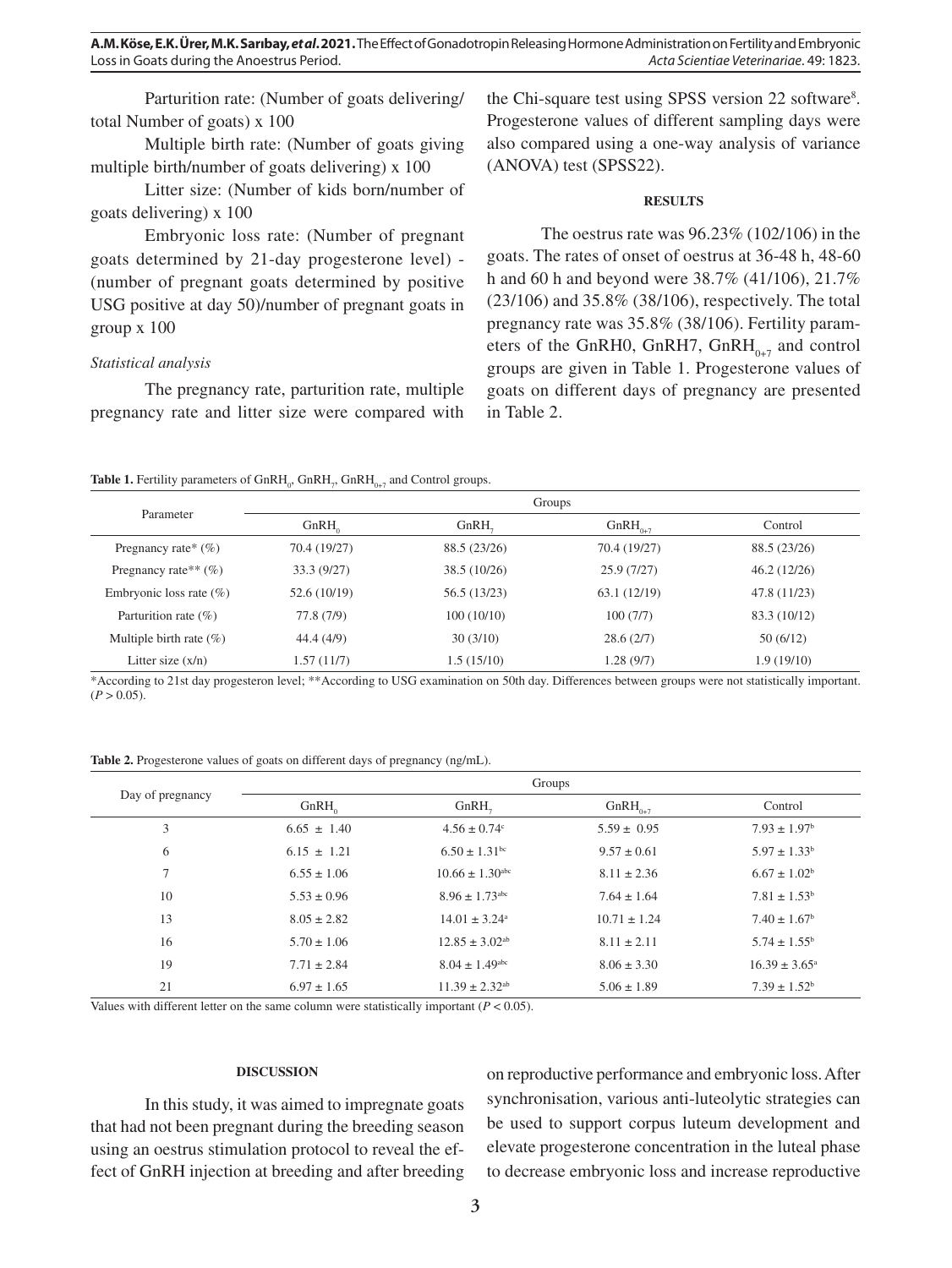**A.M. Köse, E.K. Ürer, M.K. Sarıbay,** *et al***. 2021.** The Effect of Gonadotropin Releasing Hormone Administration on Fertility and Embryonic Loss in Goats during the Anoestrus Period. *Acta Scientiae Veterinariae*. 49: 1823.

performance [6]. Therefore, application of GnRH to support the luteal structure and increase progesterone levels may be beneficial in terms of supporting embryonic life [11].

Previous research has found that, in the anoestrus period, pregnancy rates of goats exposed to different durations of vaginal sponge for inducing oestrus vary in the range of 33-77% [1,5,19,29]. In this study, the pregnancy rates of the GnRH0, GnRH7, GnRH $_{0+7}$ and control groups were 33.3%, 38.5%, 25.9% and 46.2%, respectively (*P* > 0.05; Table 1). Akar *et al*. [2] reported that, after a short-term synchronisation protocol including intravaginal progesterone (for 7 days) and 500IU PMSG plus 75 µg of d-cloprostenol, the oestrus rate was 88.7%; furthermore, the pregnancy rate was 28.89% in the GnRH treatment group, in which GnRH injection was administered 12 days after breeding, whereas it was 37.21% in the control group with no GnRH treatment implemented. According to Sarıbay *et al*. [31], in the anoestrus period, after a long oestrus synchronisation protocol (14 days) involving progesterone, PMSG and cloprostenol, the oestrus rate was 100%; moreover, the pregnancy rate was 38.1% in the GnRH treatment group in which a single-dose GnRH injection was administered 48 h after withdrawal of the sponge, and in the control group, the pregnancy rate was 33.3%. Fonseca and Torres [18] reported that, following the oestrus synchronisation protocol involving intravaginal progesterone treatment for 9 days and 220IU PMSG plus d-cloprostenol, the oestrus rate was 83.1%, and the pregnancy rate of the hCG treatment group injected with hCG on day 5 after breeding was 50%; the pregnancy rate was 68% in the control group. In the present study, in goats having failure to conceive during the season in the breeding season, with the oestrus induction protocol including progesterone and 550IU PMSG plus 125 μg of d-cloprostenol, the oestrus rate was 96.23% in the treatment groups, whereas the pregnancy rate was 46.2% in the control group (Table 1). These results were observed to be similar to those of previous studies. In addition, the oestrus induction protocol used in goats with failure to conceive during the season can be considered successful.

Whereas oestrus induction was successful, GnRH application at different times after breeding did not improve the pregnancy rate. No statistical difference could be identified between the treatment groups in terms of fertility parameters (pregnancy rate, multiple pregnancy rate, and litter size). GnRH agonists can affect the pituitary gland (PG) in different ways because of their dissimilar chemical structures. In addition, single GnRH injection can result in high gonadotropin release and an increased number of receptors (fivefold for follicle stimulating hormone [FSH] receptors and tenfold for luteinising hormone [LH] receptors). However, continuous treatment with GnRH agonists may also cause adverse effects by impairing LH release, leading to insensitisation of the PG to GnRH or decreasing the response of PG to GnRH [30]. In one study, higher levels of plasma progesterone concentration were detected in the treatment group (PMSG 500IU) compared with the control group [27]. It has also been reported that, because of the luteotrophic effect of PMSG used in oestrus induction protocols, the effects of GnRH and hCG can be masked by PMSG treatment [18]. In the present study, it was thought that the reason for the high fertility level in the control group may be due to the mentioned effects of GnRH.

In the out-of-season period, the onset of oestrus was 15.4-44.6 h after the withdrawal of IS. This variation resulted from different breeds, geographic locations and durations of IS treatment [12,17,23,25,33,34]. In this study, after withdrawal of the IS, the rate of oestrus onset at 36-48 h was 38.7% (41/106), that at 48- 60 h was 21.7% (23/106), and that at 60 h and beyond was 35.8% (38/106). While the onset of oestrus in this study was similar to the results of some previous studies [17,33,34], in other research, the onset of oestrus was earlier than in the present findings [12,22,23,25]. It can be said that these differences may be caused by synchronisation procedures, hormone and breed differences. Alaçam *et al*. [3] stated that GnRH injection on day 12 post-breeding can improve fertility in Angora goats. Cam and Kuran [7] indicated that GnRH injections on day 12 post-breeding can improve breeding performance. In the same way, Uslu and Gülyüz [33] stated that GnRH injection after breeding has a positive effect on the pregnancy rate. In contrast, some studies have shown that hCG and GnRH injection after breeding are not beneficial for increasing fertility or the pregnancy rate [2,4,26,31]. This study does not support the hypothesis that GnRH treatment at breeding and after breeding prevents embryonic loss and improves reproductive performance. One study showed that the differences between previous research resulted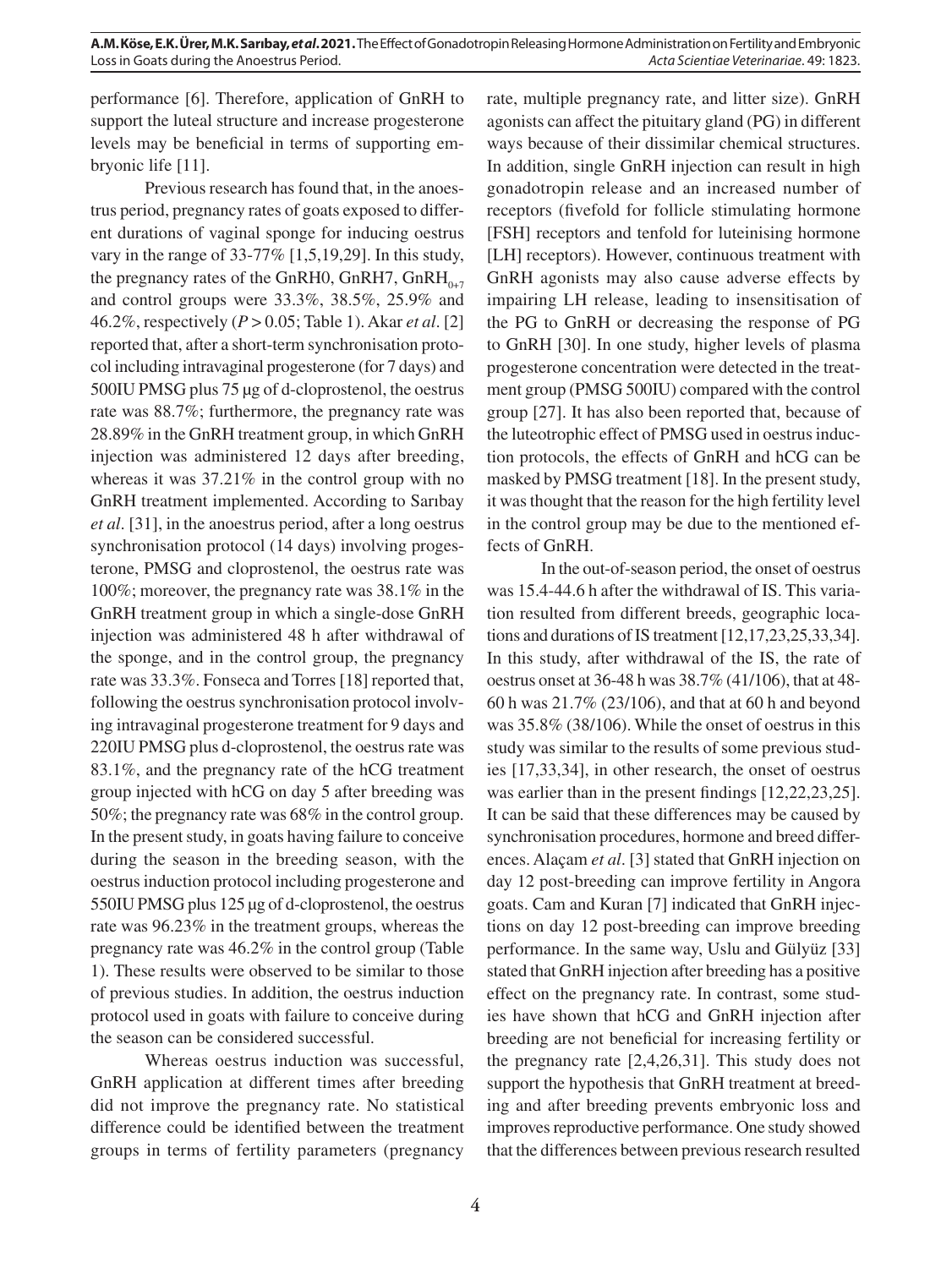**A.M. Köse, E.K. Ürer, M.K. Sarıbay,** *et al***. 2021.** The Effect of Gonadotropin Releasing Hormone Administration on Fertility and Embryonic Loss in Goats during the Anoestrus Period. *Acta Scientiae Veterinariae*. 49: 1823.

from different physiological statuses brought about by the different study designs, nutritional statuses, farm conditions and oestrus induction protocols in different works [16]. In addition, breed, time of treatment or dosage of drugs can have a critical effect on pregnancy rate and embryo viability. In the present study, the embryonic loss rates were 52.6%, 56.5%, 63.1% and 47.8% in the GnRH0, GnRH7, GnRH0+7 and control groups, respectively. No statistical difference could be found  $(P > 0.05$ ; Table 1).

Some studies have reported that post-insemination GnRH treatment can be successful in preventing embryonic loss in sheep [8,16,21]. In this study, GnRH addition to the oestrus induction protocol was not effective in reducing embryonic death in goats. When the oestrus synchronisation protocol was implemented in the out-of-season period, embryonic loss was higher than that in the breeding period. Many processes, such as ovulation, fertilisation, corpus luteum lifespan and implantation, are the main reasons for embryonic loss underlaid by. In the same way, the formation and lifespan of the corpus luteum in the breeding period have been found to be longer than that in the non-breeding period [28]. In one study, the plasma progesterone concentration after hCG treatment applied on the fifth day after breeding increased between day  $7(4.7 \pm 1.9)$ and  $3.9 \pm 1.8$  ng/mL) and day 13 (8.1  $\pm$  3.2 and 5.2  $\pm$ 2.0 ng/mL) by up to 33% and 72% [18]. However, in the present study, progesterone concentration did not differ statistically on days 3, 6, 7, 10, 13, 16 and 19  $(P > 0.05;$  Table 2).

When the groups were assessed in terms of progesterone concentration, no statistical difference was found in comparing the GnRH0 and  $GnRH_{0,7}$  groups  $(P > 0.05;$  Table 2). However, the serum progesterone level was statistically different in the GnRH7 group compared with the control group ( $P < 0.05$ ; Table 2).

In the GnRH<sub>7</sub> group, a peak level of progesterone was observed on day 13. This result was similar to that of a previous study [18].

#### **CONCLUSION**

Based on the present study's results, it was observed that GnRH treatment on day 7 post-breeding following oestrus induction including FGA and PMSG can increase serum progesterone levels in Damascus goats in the anoestrus period. However, following the oestrus induction in the anoestrus period, it was seen that GnRH treatment at breeding or on day 7 after breeding did not have any positive effect on embryonic loss and reproductive performance. The oestrus induction protocol can be implemented successfully, yielding a 35% pregnancy rate in Damascus goats in the anoestrus period, but embryonic loss must be deeply studied in detail.

#### MANUFACTURERS

- <sup>1</sup>MSD Santé Animale. Igoville, France.
- 2 Intervet, International B.V. Boxmeer, Netherlands.
- 3 Vetaş, DEVA Holding A.Ş. Tekirdağ, Turkey.

4 Becton, Dickinson and Company. Franklin Lakes, NJ, USA.

5 Nüve Sanayi Malz, İma ve Ticaret A.Ş. Ankara, Turkey.

6 Siemens Healthcare GmbH. Erlangen, Germany.

7 Pie Medical Imaging. Maastricht, Netherlands.

8 International Business Machines Corporation. Armonk, NY, USA.

*Funding***.** This study was supported by the Hatay Mustafa Kemal University Scientific Research Project Coordination Unit with project number 15126.

*Ethical approval***.** This study was conducted pursuant to approval of the Ethics Board of Hatay Mustafa Kemal University, Animal Experiments Local Ethics Committee (no. 2015/9-4).

*Declaration of interest***.** The authors report no conflicts of interest. The authors alone are responsible for the content and writing of the paper.

#### **REFERENCES**

- **1 Ahmed M.M., Makawi S.E. & Jubara A.S. 1998.** Synchronization of oestrus in Nubian goats. *Small Ruminant Research*. 30(2): 113-120.
- **2 Akar Y., Yüksel M. & Ograk Y.Z. 2014.** Oestrus synchronization and reproductive performance under different protocols in anoestrus dairy goats. *Research Opinions in Animal & Veterinary Sciences*. 4(8): 432-436.
- **3 Alaçam E., Güven S., Ayar A. & Saban E. 1999.** Effect of gonadoreline administration on blood progesterone, oestradiol 17β concentration and some fertility parameters in Angora goats. *Turkish Journal of Veterinary and Animal Sciences*. 23(1): 77-81.
- **4 Baki Acar D., Birdane M.K., Özenç E., Yeni D. & Doğan İ. 2013.** Effectiveness of different progesterone analogues and GnRH on reproductive parameters in nulliparous Saanen goats at the end of the transition period. *Kafkas Üniversitesi Veteriner Fakültesi Dergisi*. 19(A): 181-186.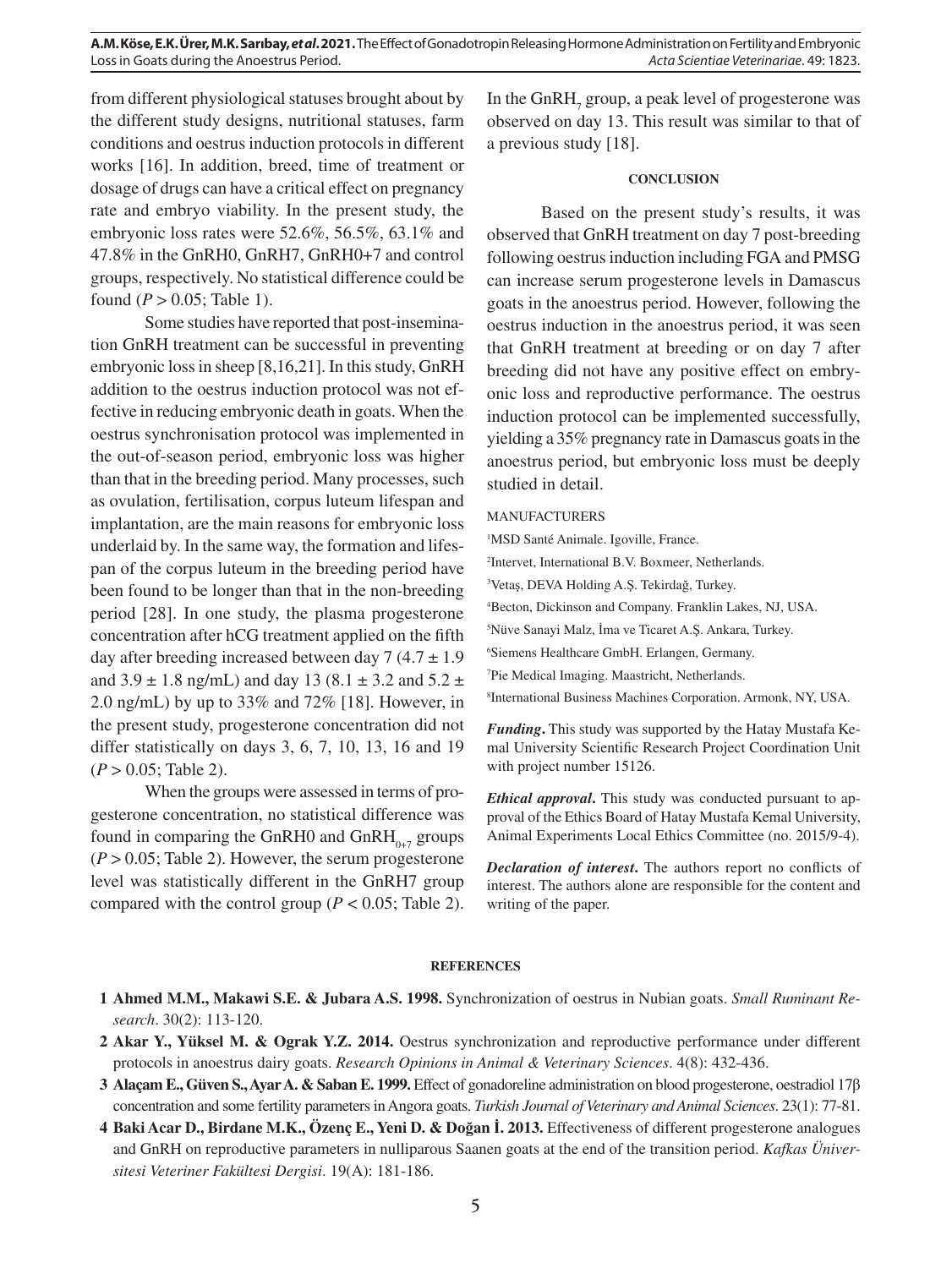- **5** Baril G., Remy B., Vallet J.C. & Beckers J.F. 1992. Effect of repeated use of progestagen PMSG treatment for estrus control in dairy goats out of breeding season. *Reproduction in Domestic Animals*. 27(3): 161-168.
- **6 Binelli M., Thatcher W.W., Mattos R. & Baruselli P.S. 2001.** Antiluteolytic strategies to improve fertility in cattle. *Theriogenology*. 56(9): 1451-1463.
- **7 Cam M.A. & Kuran M. 2004.** Effects of a single injection of hCG or GnRH agonist on day 12 post mating on fetal growth and reproductive performance of sheep. *Animal Reproduction Science*. 80(1): 81-90.
- **8 Cam M.A., Kuran M., Yildiz S. & Selcuk E. 2002.** Fetal growth and reproductive performance in ewes administered GnRH agonist on day 12 post-mating. *Animal Reproduction Science*. 72(1): 73-82.
- **9 Cengiz M. & Çolak A. 2017.** Reproduction management in sheep and goats in anoestrus period. *Turkiye Klinikleri Veterinary Sciences Obstetrics and Gynecology Special Topics*. 3(2): 99-106.
- **10 Chao L.M., Takayama K., Nakanishi Y., Hamana K., Takagi M., Kubota C. & Kojima T. 2008.** Luteal lifespan and fertility after estrus synchronization in goats. *Journal of Veterinary Science*. 9(1): 95-101.
- **11 Cinar M., Ceyhan A., Yilmaz O. & Erdem H. 2017.** Effect of estrus synchronization protocols including PGF2α and GnRH on fertility parameters in hair goats during breeding season. *Journal of Animal and Plant Sciences*. 27: 1083-1087.
- **12 Doğan I., Nur Z., Gunay U., Soylu M.K. & Sonmez C. 2004.** Comparison of fluorgestone and medroxyprogesterone intravaginal sponges for oestrus synchronization in Saanen does during the transition period. *South African Journal of Animal Science*. 34(1): 18-22.
- **13 Doğruer G., Karaca F., Koldaş Ürer E., Çoşkun Çetin N., Köse A.M., Ateş C.T., Özcan O. & Sarıbay M.K. 2019.**  Determination of efficient CIDR application periods in timed artificial insemination of Damascus goats during the breeding season. *Ankara Üniversitesi Veteriner Fakültesi Dergisi*. 66: 67-72.
- **14 Erdem H. & Sarıbay M.K. 2015.** Pregnancy and diagnostic methods. In: *Obstetrics and Gynecology in Farm Animals*. 2nd edn. Malatya: Medipres, pp.507-521.
- **15 Fatet A., Pellicer-Rubio M.T. & Leboeuf B. 2011.** Reproductive cycle of goats. *Animal Reproduction Science*. 124(3): 211-219.
- **16 Fernandez J., Bruno-Galarraga M.M., Soto A.T., de la Sota R.L., Cueto M.I., Lacau-Mengido I.M. & Gibbons A.E. 2019.** Effect of GnRH or hCG administration on Day 4 post insemination on reproductive performance in Merino sheep of North Patagonia. *Theriogenology*. 126: 63-67.
- **17 Fleming S.A., Van Camp S.D. & Chapin H.M. 1990.** Serum progesterone determination as an aid for pregnancy diagnosis in goats bred out of season. *Canadian Veterinary Journal*. 31(2): 104.
- **18 Fonseca J.F. & Torres C.A.A. 2005.** Administration of hCG 5 days after breeding and reproductive performance in nulliparous dairy goats. *Reproduction Domestic Animal*. 40(6): 495-499.
- **19 Freitas V.J.F., Baril G. & Saumande J. 1996.** Induction and synchronization of estrus in goats: the relative efficiency of one versus two fluorogestone acetate-impregnated vaginal sponges. *Theriogenology*. 46(7): 1251-1256.
- **20 González-Álvarez V.H., Meza-Herrera C.A., Leyva C., Alvarado-Espino A.S., Guillén-Muñoz J.M., Rodríguez-Martínez R. & Véliz-Deras F.G. 2016.** Effectiveness of different hCG and GnRH based protocols in progesterone primed goats on estrus induction and reproductive outcomes in out-off-season goats. *Journal of Animal Research*. 6: 357.
- **21 Hashem N.M., El-Azrak K.M., El-Din A.N., Taha T.A. & Salem M.H. 2015.** Effect of GnRH treatment on ovarian activity and reproductive performance of low-prolific Rahmani ewes. *Theriogenology*. 83(2): 192-198.
- **22 Kılboz E.İ. & Karaca F. 2010.** Induction of estrus with Flugeston Acetate -Vaginal Sponge and Norgestomet-Ear Implant treatments in young goats in non breeding season. 21(1): 1-6.
- **23 Leboeuf B., Forgerit Y., Bernelas D., Pougnard J.L., Senty E. & Driancourt M.A. 2003.** Efficacy of two types of vaginal sponges to control onset of oestrus, time of preovulatory LH peak and kidding rate in goats inseminated with variable numbers of spermatozoa. *Theriogenology*. 60(7): 1371-1378.
- **24 Luo J., Wang W. & Sun S. 2019.** Research advances in reproduction for dairy goats. *Asian-Australasian Journal of Animal Sciences*. 32: 1284-1295.
- **25 Pierson J.T., Baldassarre H., Keefer C.L. & Downey B.R. 2001.** Seasonal variation in preovulatory events associated with synchronization of estrus in dwarf goats. *Theriogenology*. 56(5): 759-769.
- **26 Prosperi C.P., Torres C.A.A., Guimarães J.D., Bruschi J.H., Leite P.A.G. & Maffili V.V. 2006.** Pregnancy rate and progesterone concentration of Alpine and Saanen goats treated with hCG the third day after estrus. *Arquivo Brasileiro de Medicina Veterinaria e Zootecnia*. 58(2): 190-195.